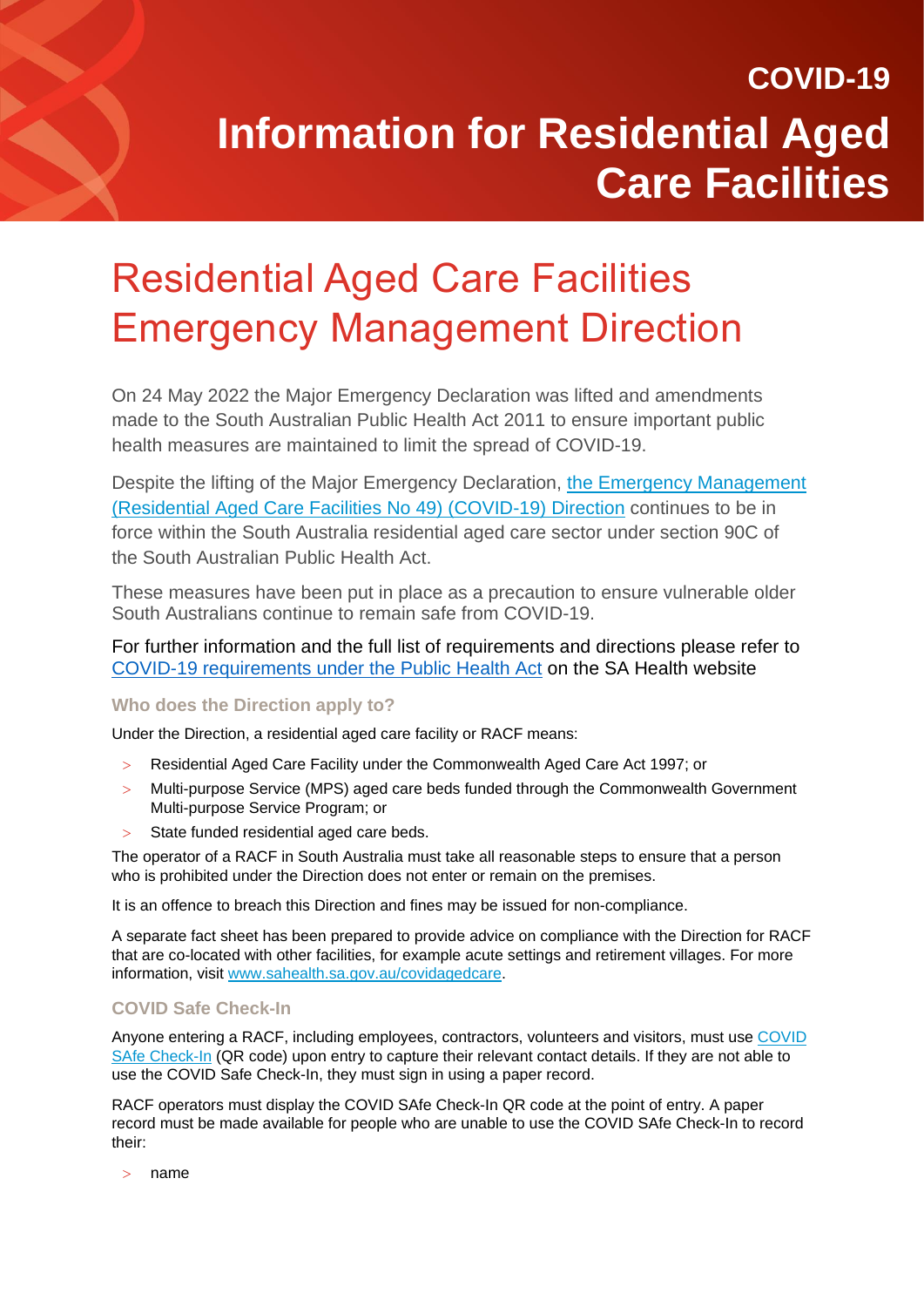> telephone number

- date and time of the visit and departure
- resident/area of the RACF visited.

### RACF workforce

To reduce the risk of COVID-19 transmission, operators of RACF must implement a number of changes to the way that employees and contractors at their facilities work.

### **Working across multiple RACF**

To the extent **reasonably possible**, personal care workers must not provide personal care to residents at more than one RACF.

- Whilst personal care workers are not restricted from having secondary employment or working at more than one RACF, employers should make best endeavours to support personal care workers to work at a single RACF site as much as possible.
- > If the risk of COVID-19 in the South Australian community increases, single site restrictions on personal care workers may become mandatory.
- Any person working at a RACF during a declared COVID-19 outbreak is prohibited from other employment for the duration of the prescribed self-quarantine period.

All employees, contractors and volunteers must notify the operator of the RACF (as soon as possible) of:

- any additional place of employment
- any COVID-19 case identified at their additional place of employment.

#### **Workforce Management Plans**

All RACF must have in place a Workforce Management Plan that requires:

- All employees, contractors and volunteers to provide details of any additional places of employment they may have.
- All employees, contractors and volunteers to notify the RACF if they become aware of a case of COVID-19 being identified at any of their other places of employment.
- All employees, contractors and volunteers to notify the RACF of any COVID-19 vaccination received (and provide evidence of same) if that vaccination was not conducted at a clinic held at the RACF.

The operator of the RACF must keep records of these notifications and provide this information to an authorised officer upon request to assist with contact tracing, if required.

For the purposes of the Workforce Management Plan, 'contractors' only include people who make up part of the RACF 'workforce'. The Plan does not need to include those people who are entering the facility on a short-term basis to provide goods or services.

#### **Staff furloughing and workforce strategies in an outbreak**

Accessing and sustaining a skilled RACF workforce is critical to successfully manage COVID-19 outbreaks. RACFs should aim to be self-sustainable with their workforce capacity, wherever possible, and build into their Outbreak Management Plan strategies to manage a loss of at least 40% of their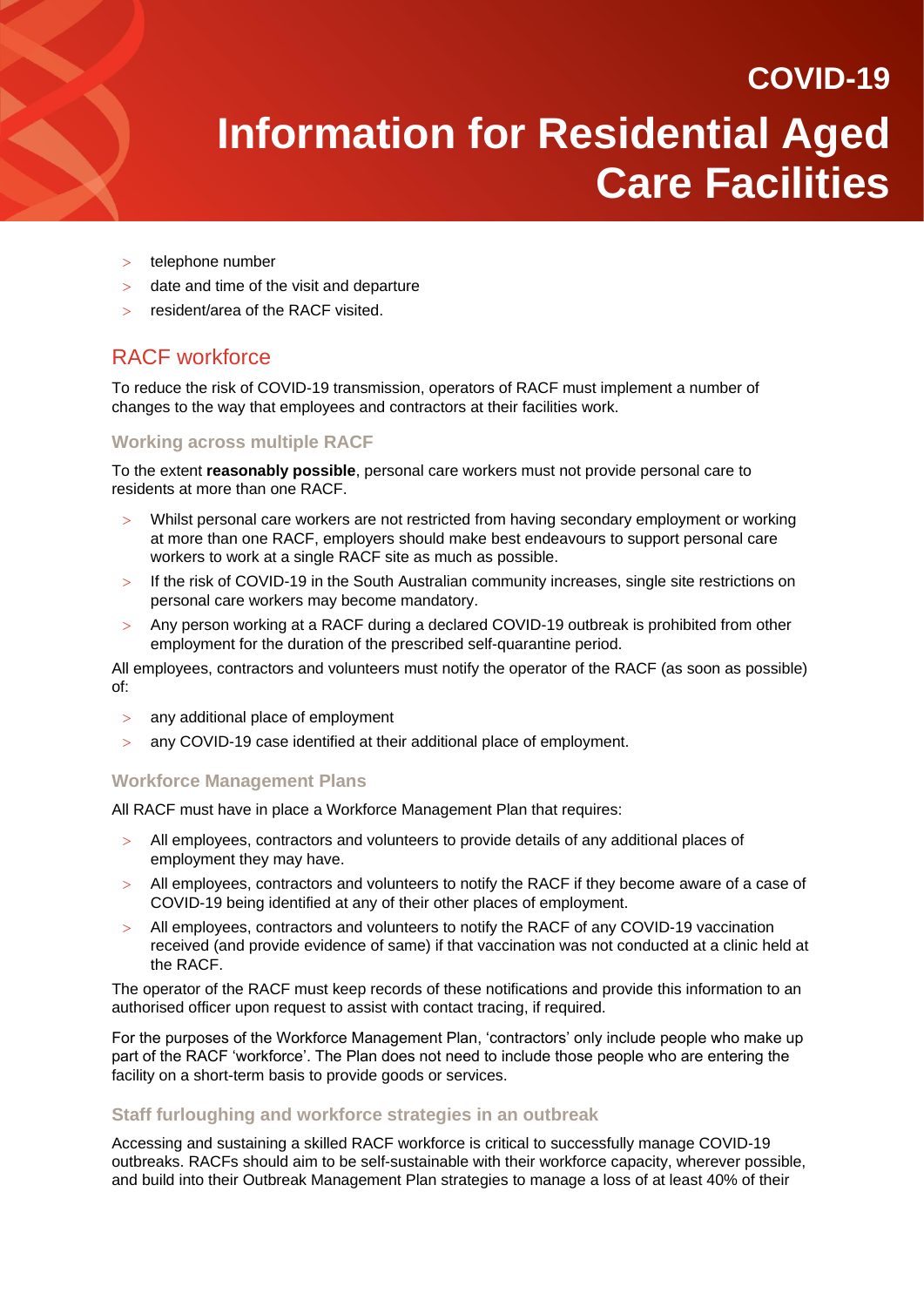workforce. It is acknowledged that under escalating scenarios, surge workforce may be difficult to source. In such instances, surge workforce may be accessible from a mix of other sources, including:

- $>$  the provider's other services (e.g. residential, home care, corporate)
- collaborative local networks and regional support clusters
- > Commonwealth surge workforce supplier contracts, and
- volunteer carers/partners in care, where appropriate.

The Commonwealth Department of Health Case Manager is the liaison point between the RACF, SA Health and the Department of Health Surge Workforce Team for all surge workforce support.

### **Return to work of close contacts**

Under the [Direction,](https://www.covid-19.sa.gov.au/emergency-declarations/aged-care) **all** employees, contractors, students and volunteers may now return to work in a RACF after 7 days, so long as the below conditions are met.

- ensure that 7 days have passed since exposure to COVID-19 positive case; and
- that these persons wear appropriate personal protective equipment at all times while on the premises of the RACF: and
- undertake a COVID-19 Rapid Antigen Test on any day prior to attending the RACF.

In addition to this, the Chief Public Health Office has authorised that the Chief Executive (or equivalent) of the RACF may grant work permissions during a period of quarantine (i.e. before 7 days are up) to workers to provide **direct personal or nursing care**, if critical workforce shortages are being experienced.

Where RACF are seeking to utilise the CHPO authorisation, they must inform the Office for Ageing Well via [officeforageingwell@sa.gov.au,](mailto:officeforageingwell@sa.gov.au) and provide the following information:

- > Name and location of RACF
- Name and title of authorising person (**must** be Chief Executive or equivalent)
- Name and title of return to work close contact critical worker (**Note**: the CHPO authorisation can **only** be used to grant work permissions to close contact workers providing **direct personal or nursing care**. All other workers can return from day 7 under the provisions of the Direction).
- Date of exposure and expected return to work date

For more information on the above mention process refer to [Information for RACF -](https://www.sahealth.sa.gov.au/wps/wcm/connect/eb833a9a-8fff-4ce2-a480-03ffb3425715/20220120+Residential+Aged+Care+Facilities+Plan+January+22.pdf?MOD=AJPERES&CACHEID=ROOTWORKSPACE-eb833a9a-8fff-4ce2-a480-03ffb3425715-nVS6UTm) Interim guidance [for COVID-19 outbreak management.](https://www.sahealth.sa.gov.au/wps/wcm/connect/eb833a9a-8fff-4ce2-a480-03ffb3425715/20220120+Residential+Aged+Care+Facilities+Plan+January+22.pdf?MOD=AJPERES&CACHEID=ROOTWORKSPACE-eb833a9a-8fff-4ce2-a480-03ffb3425715-nVS6UTm)

### **Mandatory COVID-19 vaccination**

A person cannot engage in work or duties at a RACF unless they have:

- Received at least one dose of a TGA approved or recognised COVID-19 vaccination; and
- Received, or have evidence of a booking to receive, a second dose of a TGA approved COVID-19 vaccine within the interval after the first dose recommended by the Australian Technical Advisory Group on Immunisation (ATAGI) for that COVID-19 vaccine Provided the operator of the health care setting with proof of their vaccination status upon request; and
- within the prescribed time, the person receives, or has evidence of a booking to receive, a third dose (booster) of a TGA approved COVID-19 vaccine**.**

The vaccination requirements apply to: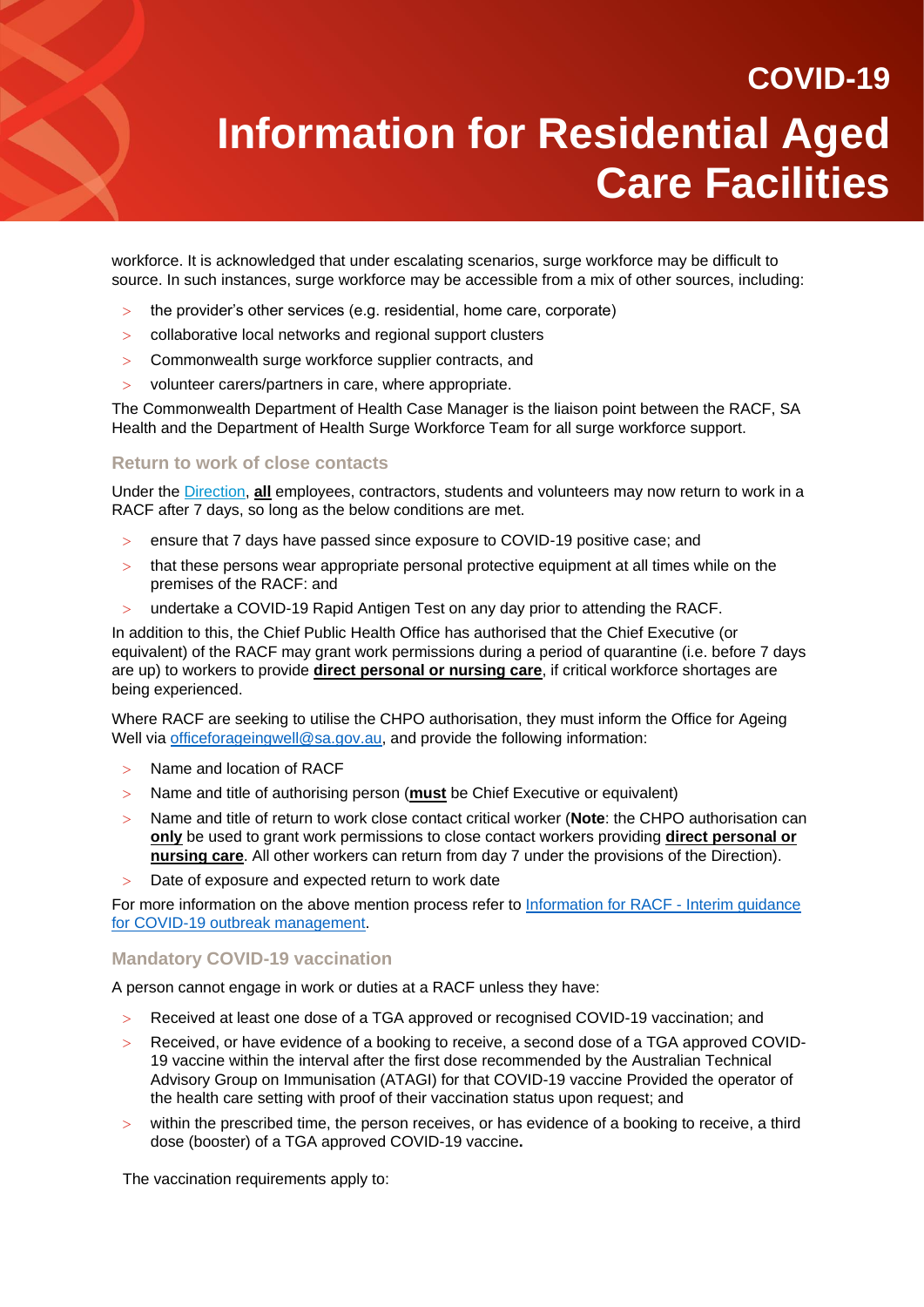- People employed or engaged by or on behalf of a RACF (whether as an employee, contractor or agency staff) to work or perform duties at a premises of a RACF on a full time, part time or casual basis, including:
	- $\circ$  Direct care workers (nurses, personal care workers, allied health professionals and allied health assistants)
	- o Administration staff (reception, management, administration)
	- o Ancillary staff (food preparation, cleaning, laundry, garden, maintenance)
	- o Lifestyle / social care (music/art therapy)
	- o Transport drivers of residents of RACF.
- Volunteers engaged by a RACF to undertake duties at a RACF.
- $>$  Students on placement at a RACF.

 Medical practitioners and allied health professionals who attend and provide care to residents of a RACF whether employed or engaged by the resident, RACF or another person.

For more information on Australian Technical Advisory Group on Immunisation (ATAGI) COVID-19 vaccine clinical guidance, visit [www.health.gov.au/resources/publications/covid-19-vaccination-atagi](http://www.health.gov.au/resources/publications/covid-19-vaccination-atagi-clinical-guidance-on-covid-19-vaccine-in-australia-in-2021)[clinical-guidance-on-covid-19-vaccine-in-australia-in-2021.](http://www.health.gov.au/resources/publications/covid-19-vaccination-atagi-clinical-guidance-on-covid-19-vaccine-in-australia-in-2021)

All residential aged care workers, including people employed or engaged by or on behalf of a RACF, volunteers, students and medical practitioners must provide the operator of the RACF with evidence of their vaccination status upon request.

### **COVID-19 mandatory vaccination exemptions**

From 6 December 2021, exemptions to the mandatory COVID-19 vaccination requirement for RACF workers are limited to the below circumstances:

- **The RACF must be provided with a medical certificate or letter from a legally qualified medical practitioner certifying that the person:** 
	- o has a medical exemption from receiving a TGA approved COVID-19 vaccine on either a permanent or temporary basis in accordance with the guidelines published from time to time by ATAGI; or
	- $\circ$  has a medical exemption on either a permanent or temporary basis from receiving the preferred vaccine as recommended by ATAGI for the person's age; or
	- $\circ$  has an appointment to be assessed by a medical specialist or has commenced an assessment with a medical specialist to determine whether they have a medical exemption from receiving a COVID-19 vaccine on either a permanent or temporary basis in accordance with the guidelines published from time to time by ATAGI.
- The certificate or letter must specify the nature of the exemption and the basis on which it applies and must be **accompanied by a letter of endorsement from the Chief Public Health Officer or her delegate**.

For more information about ATAGI guidance on medical conditions for a temporary medical exemption, visit [www.health.gov.au/resources/publications/atagi-expanded-guidance-on-temporary](https://www.health.gov.au/resources/publications/atagi-expanded-guidance-on-temporary-medical-exemptions-for-covid-19-vaccines)[medical-exemptions-for-covid-19-vaccines.](https://www.health.gov.au/resources/publications/atagi-expanded-guidance-on-temporary-medical-exemptions-for-covid-19-vaccines)

For more information on COVID-19 vaccine clinical guidance in Australia, visit [www.health.gov.au/resources/publications/covid-19-vaccination-atagi-clinical-guidance-on-covid-19](http://www.health.gov.au/resources/publications/covid-19-vaccination-atagi-clinical-guidance-on-covid-19-vaccine-in-australia-in-2021) [vaccine-in-australia-in-2021.](http://www.health.gov.au/resources/publications/covid-19-vaccination-atagi-clinical-guidance-on-covid-19-vaccine-in-australia-in-2021)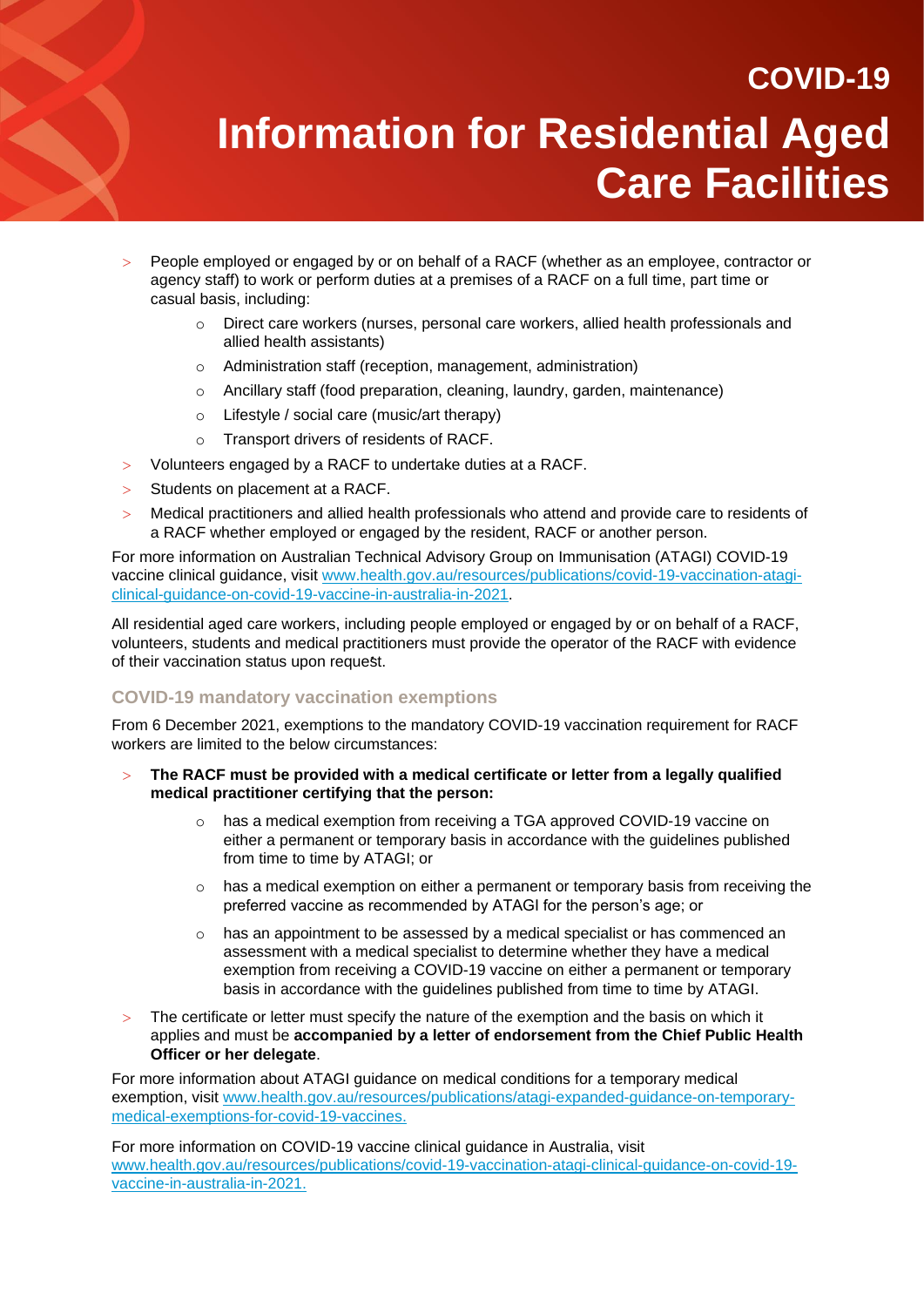#### **Exemption process**

 $\blacktriangleleft$ 

- 1. Anyone seeking a medical exemption must obtain a medical certificate from a legally qualified medical practitioner that clearly outlines the reason for the exemption, in line with the ATAGI guideline: [www.health.gov.au/resources/publications/atagi-expanded-guidance-on-temporary](http://www.health.gov.au/resources/publications/atagi-expanded-guidance-on-temporary-medical-exemptions-for-covid-19-vaccines)[medical-exemptions-for-covid-19-vaccines](http://www.health.gov.au/resources/publications/atagi-expanded-guidance-on-temporary-medical-exemptions-for-covid-19-vaccines)
- 2. The medical practitioner must complete the [SA Health Chief Public Health Officer Immunisation](https://www.covid-19.sa.gov.au/__data/assets/pdf_file/0004/482143/21022.29-COVID-immunisation-exemption-application-form-V2.pdf)  [Exemption Application Form.](https://www.covid-19.sa.gov.au/__data/assets/pdf_file/0004/482143/21022.29-COVID-immunisation-exemption-application-form-V2.pdf)
- 3. The completed form and medical certificate must be submitted to the Chief Public Health Officer (CHPO) for endorsement: [Health.NJNPExemptions@sa.gov.au.](mailto:Health.NJNPExemptions@sa.gov.au)
- 4. The medical exemption is not valid until it has been endorsed by the CPHO or her delegate. If approved, the CPHO will provide a signed exemption letter that can be provided to the RACF.

### Infection Prevention and Control

### **PPE requirements**

Currently, any person (other than a resident or a child under 12 years) must not enter or remain on the premises of a RACF, unless the person is wearing a face mask (covering mouth and nose) at all times when in the physical presence of other persons. The requirement for a mask does not apply:

- when the person is eating or drinking:
- $>$  the wearing of a mask will hinder the provision of the relevant care and/or impact resident safety or wellbeing;
- $>$  by a person who has a relevant medical condition, including problems with their breathing, a serious condition of the face, a disability or a mental health condition; or
- $\geq$  in circumstances where the ability to see the mouth is essential for communication, such as to enable communication by or with any person who is deaf or hard of hearing.
- An Infection Prevention and Control in RACF PPE fact sheet is available on the SA Health website: [www.sahealth.sa.gov.au/covidagedcare.](http://www.sahealth.sa.gov.au/covidagedcare)

As children under 12 are not yet able to be vaccinated against COVID-19, children should be encouraged to wear a mask when visiting a RACF if appropriate in the circumstances and they are able to do so. This is a recommendation only not a mandatory requirement for children visiting a RACF.

#### **Sourcing PPE**

- $>$  SA Health can provide surgical masks to RACF free of charge while the wearing of masks by all staff and visitors is a mandatory requirement in the RACF Emergency Management Direction.
	- o To obtain stock, please email: [HealthPSCMSCOCustomerService@sa.gov.au](mailto:HealthPSCMSCOCustomerService@sa.gov.au)
- General supply of PPE to RACF is coordinated by the Commonwealth Department of Health (DoH).
	- o Aged care providers can request PPE by emailing [agedcareCOVIDPPE@health.gov.au.](mailto:agedcareCOVIDPPE@health.gov.au)
	- $\circ$  The DoH assesses all requests and may ask for more information if needed if your request is successful, the agreed PPE will be distributed to the RACF.
	- o Priority is given to aged care providers with a confirmed case of COVID-19.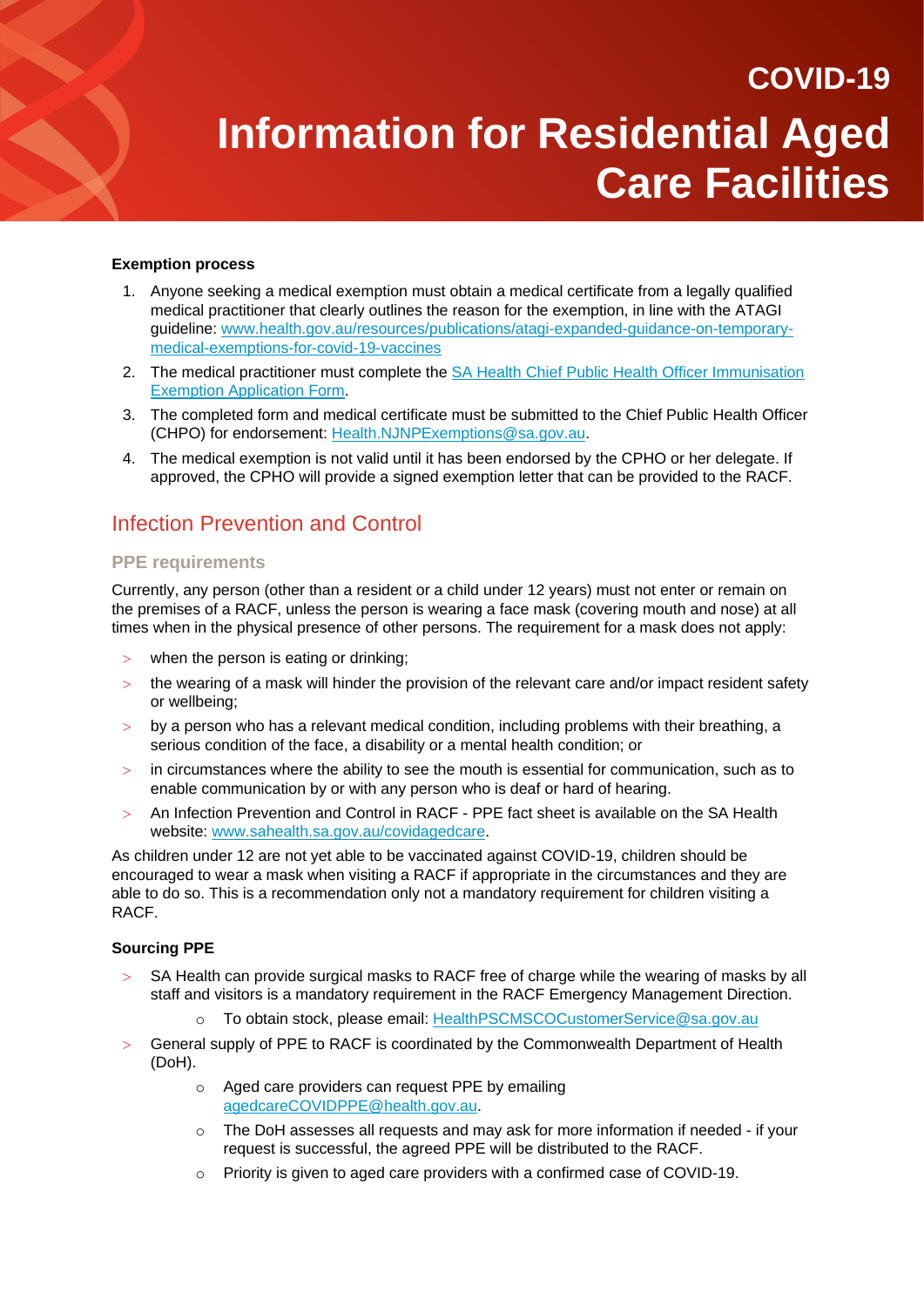### **Rapid Antigen Testing (RAT)**

The Australian Government will provide RAT kits to all RACF commencing in early 2022. RAT kits supplied through this process are expected to be used for screening staff and residents, where appropriate.

The RAT kits being provided are to support:

- testing of all residential aged care staff, including volunteers and subcontractors at each service, and
- testing regular visitors on arrival at the service. This includes family and friends of residents, visiting allied health and other service providers.

Everyone who uses a RAT and receives a positive result **must** fill out the online [Rapid Antigen Test](https://forms.sa.gov.au/#/form/61cd11cfad9c5a41ccb16e39/app/61d139df4d4331cb3cfcc8e2)  [Reporting Form.](https://forms.sa.gov.au/#/form/61cd11cfad9c5a41ccb16e39/app/61d139df4d4331cb3cfcc8e2) It is also encouraged to report negative results to provide ongoing surveillance information to SA Health.

RACF can also submit all **negative** results via excel spreadsheet to [Health.COVIDrapidantigentests@sa.gov.au](mailto:Health.COVIDrapidantigentests@sa.gov.au)

### **Sourcing RATs**

RACF can order RATs from the National Medical Stockpile by completing the [online form.](https://protect-au.mimecast.com/s/8AIzCMwvzLHO2plycwzLH3?domain=health.us10.list-manage.com)

RACF can also order RATs from their usual providers or from SA Health (at a cost):

To order RAT kits from SA Health, complete the [order form](https://www.sahealth.sa.gov.au/wps/wcm/connect/b5b38f8f-f37c-42b6-a7ea-67398fd2c218/RATs+ordering+form_Aged+care_200122_version1.pdf?MOD=AJPERES&CACHEID=ROOTWORKSPACE-b5b38f8f-f37c-42b6-a7ea-67398fd2c218-nVRUGWa) and submit via email to [HealthPSCMSCOcustomerservice@sa.gov.au.](mailto:HealthPSCMSCOcustomerservice@sa.gov.au)

Further information regarding the process for implementing [RAT for COVID-19](https://www.sahealth.sa.gov.au/wps/wcm/connect/Public+Content/SA+Health+Internet/Conditions/Infectious+diseases/COVID-19/Testing+and+tracing/Rapid+antigen+testing+RAT+for+COVID-19) is available on the [SA](https://www.sahealth.sa.gov.au/wps/wcm/connect/Public+Content/SA+Health+Internet/Conditions/Infectious+diseases/COVID-19/Testing+and+tracing/Rapid+antigen+testing+RAT+for+COVID-19)  [Health website.](https://www.sahealth.sa.gov.au/wps/wcm/connect/Public+Content/SA+Health+Internet/Conditions/Infectious+diseases/COVID-19/Testing+and+tracing/Rapid+antigen+testing+RAT+for+COVID-19)

### **Training requirements**

All employees or contractors who provide personal care or nursing care to residents must complete [Understanding COVID-19 for Aged Care Workers](https://launch.sahealth.sa.gov.au/) infection control before being permitted to enter or remain on the premises of a RACF.

This training is available at [launch.sahealth.sa.gov.au.](https://launch.sahealth.sa.gov.au/)

- Refresher training must be completed every **three** months.
- This training may be completed individually online or undertaken in a group setting using the online training module.
- The operator of the RACF must keep records of completion of this training.
- > These records must be provided to an authorised officer upon request.

### **COVID-19 Infection Control Plans**

All RACF must have COVID-19 Infection Control Plan for all communal areas at the facility, approved by the Department for Health and Wellbeing:

- $>$  A template and quidance document is available on the SA Health website: [www.sahealth.sa.gov.au/covidagedcare.](http://www.sahealth.sa.gov.au/covidagedcare)
- COVID-19 Infection Control Plans must be submitted to the Department for Health and Wellbeing via [Health.COVIDInfectionControlPlan@sa.gov.au.](mailto:Health.COVIDInfectionControlPlan@sa.gov.au)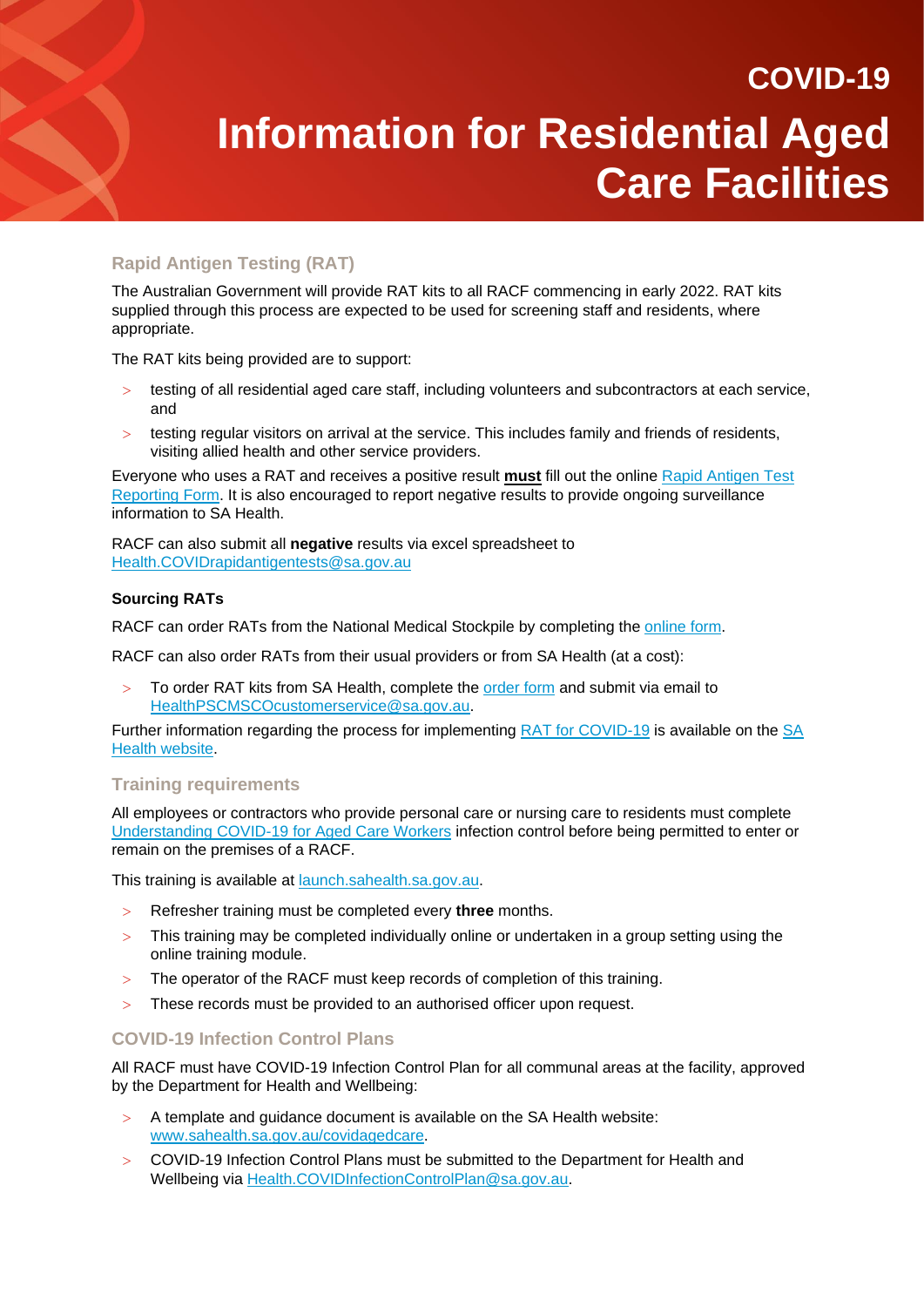Approved COVID-19 Infection Control Plans must be kept available for inspection by authorised officers and any persons entering the RACF. It may also be published by the Department for Health and Wellbeing.

### **Influenza vaccination**

From 10 June 2022, **all staff and visitors** to a RACF must be vaccinated against 2022 seasonal influenza. This applies to staff, visitors, health practitioners, students, volunteers and others (for example, cleaners, tradesmen, gardeners, hairdressers, and maintenance staff).

While vaccination for all residents is important to protect themselves and others against influenza, residents have the right to refuse vaccinations.

### **Exemptions**

There are a small number of exemptions to the influenza vaccination requirement:

- A person who has a medical contraindication to the influenza vaccine (such as person who has a history of anaphylaxis or has had Guillain-Barré Syndrome following vaccination, or who is taking check point inhibitor medication for cancer treatment).
	- $\circ$  The visitor must provide appropriate evidence to the RACF they wish to visit, for example, a letter from a medical practitioner stating that they have a medical contraindication to the influenza vaccine.
- A person to whom the vaccine is not reasonably available *\*Note: this includes the summer months when supply of the influenza vaccine is no longer readily available.*
- $>$  Infants aged 6 months or less.
- In the event of an emergency, emergency services personnel are permitted to enter a RACF regardless of immunisation status.
- $>$  Visitors who have been called in to provide end of life support to a resident who have not yet received their flu vaccination, and who take all reasonable steps to get vaccinated as soon as practicable after their initial visit.
- The SA Health Exemptions Panel has advised that unvaccinated persons are permitted to enter and remain on the premises of a RACF for the purposes of visiting a resident in the following circumstances:
	- $\circ$  The visitor must remain on the outdoor side of the closed window, with the resident to remain indoors.
	- $\circ$  Physical distancing must be maintained at all times and there must be no contact with other visitors or staff on the premises.

*Note: SA Health will not consider additional requests for exemptions in relation to flu vaccination. The RACF is responsible for ensuring that prohibited persons do not enter or remain on the premises. The RACF operator is responsible for considering and accepting an unvaccinated person entering the facility under one of the exemptions, based on the evidence provided to them and appropriate documentation should be kept.*

#### **What if staff do not want to be vaccinated due to cultural, religious or other reasons?**

Residential aged care providers will need to take all reasonable steps to ensure staff who have not had the influenza vaccination, and do not fall into the listed exemptions, do not enter or remain on the premises.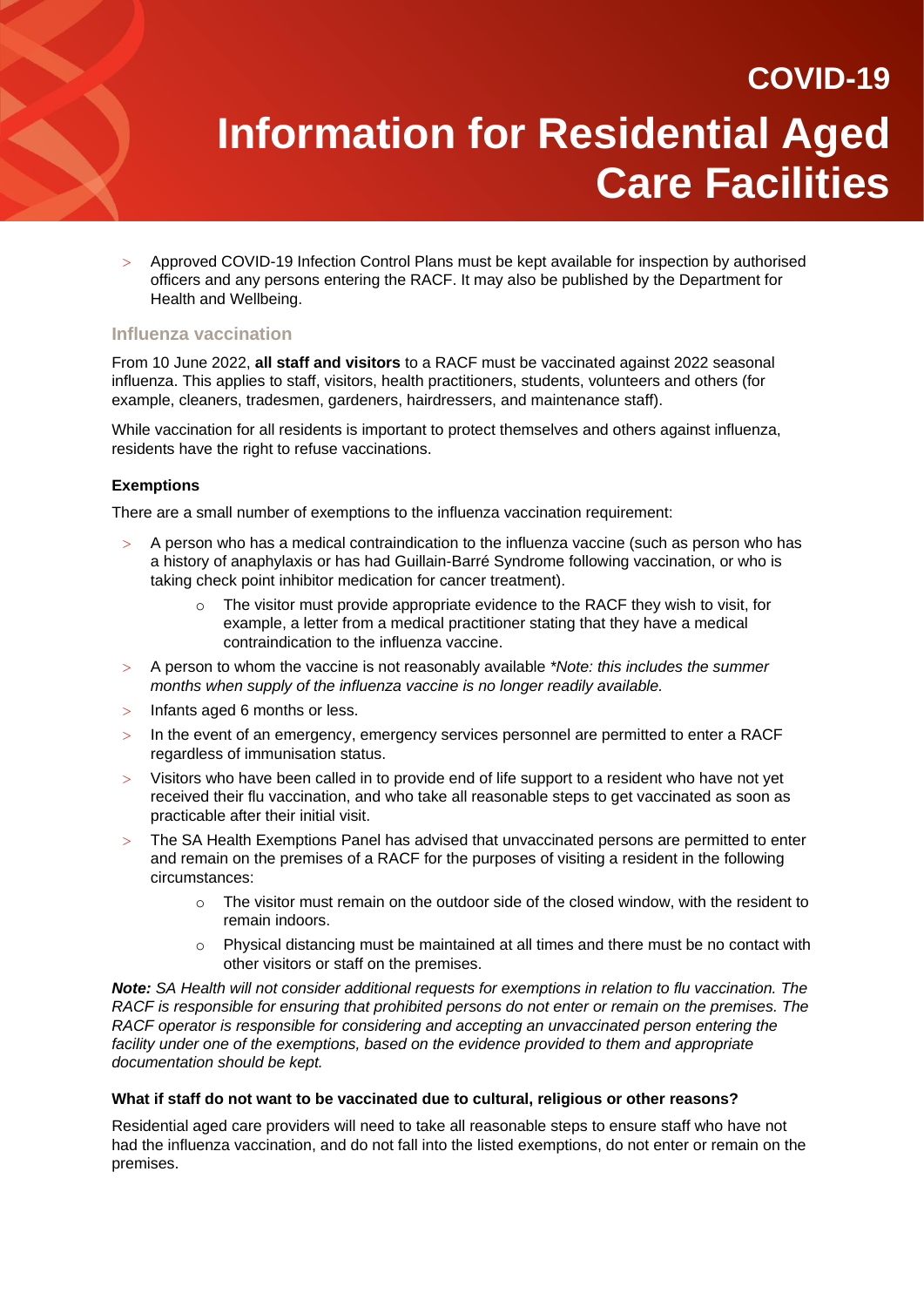#### **How will aged care providers know whether visitors have been vaccinated?**

Aged care providers should seek appropriate evidence of immunisation status from individuals seeking to enter the facility.

 Appropriate evidence may include a statement or record from a health practitioner, or an immunisation history statement available from Medicare online or the Express Plus Medicare mobile app.

Providers may also consider maintaining records to support effective administration and to substantiate their compliance with this requirement.

### Visitor restrictions

### **Prohibited visitors**

The following are not permitted to enter or remain on the premises of a RACF in SA (referred to as 'prohibited categories'):

- A person who has arrived in SA from an international location in the past 7 days.
- A person who has been a close contact of a positive COVID-19 case within the last 14 days.
- $>$  A person with a fever (>38), or who has a history of fever or chills in the preceding 72 hours, or symptoms of acute respiratory infection, loss of taste and smell, or diarrhoea and vomiting.
- A person who has undertaken a COVID-19 test and is awaiting a test result, unless this is in accordance with routine surveillance testing of asymptomatic persons.
- A person who has not been vaccinated against 2022 seasonal influenza (from 10 June 2022).
- A person who has not been vaccinated against COVID-19 (from 6 December 2021).
	- o A person is vaccinated against COVID-19 for the purposes of this clause if the person has received at least two doses of a COVID-19 approved vaccine, and within the prescribed time, receives a third dose (booster) of an approved COVID-19 vaccine.
	- o A person is vaccinated against COVID-19 for the purposes of this direction if the person has received only two doses of a COVID-19 vaccine while they are within the prescribed time for obtaining the booster dose.

#### **Mandatory COVID-19 vaccination requirements for visitors**

From 6 December 2021, a person who has not been vaccinated against COVID-19 must not enter or remain on the premises of a RACF unless:

- the person is aged 12 years and 2 months or less.
- the person has a medical certificate or letter from a legally qualified medical practitioner certifying that the person:
	- o has a medical exemption from receiving a TGA approved COVID-19 vaccine on either a permanent or temporary basis in accordance with the guidelines published from time to time by ATAGI; or
	- $\circ$  has a medical exemption on either a permanent or temporary basis from receiving the preferred vaccine as recommended by ATAGI for the person's age; or
	- $\circ$  has an appointment to be assessed by a medical specialist or has commenced an assessment with a medical specialist to determine whether they have a medical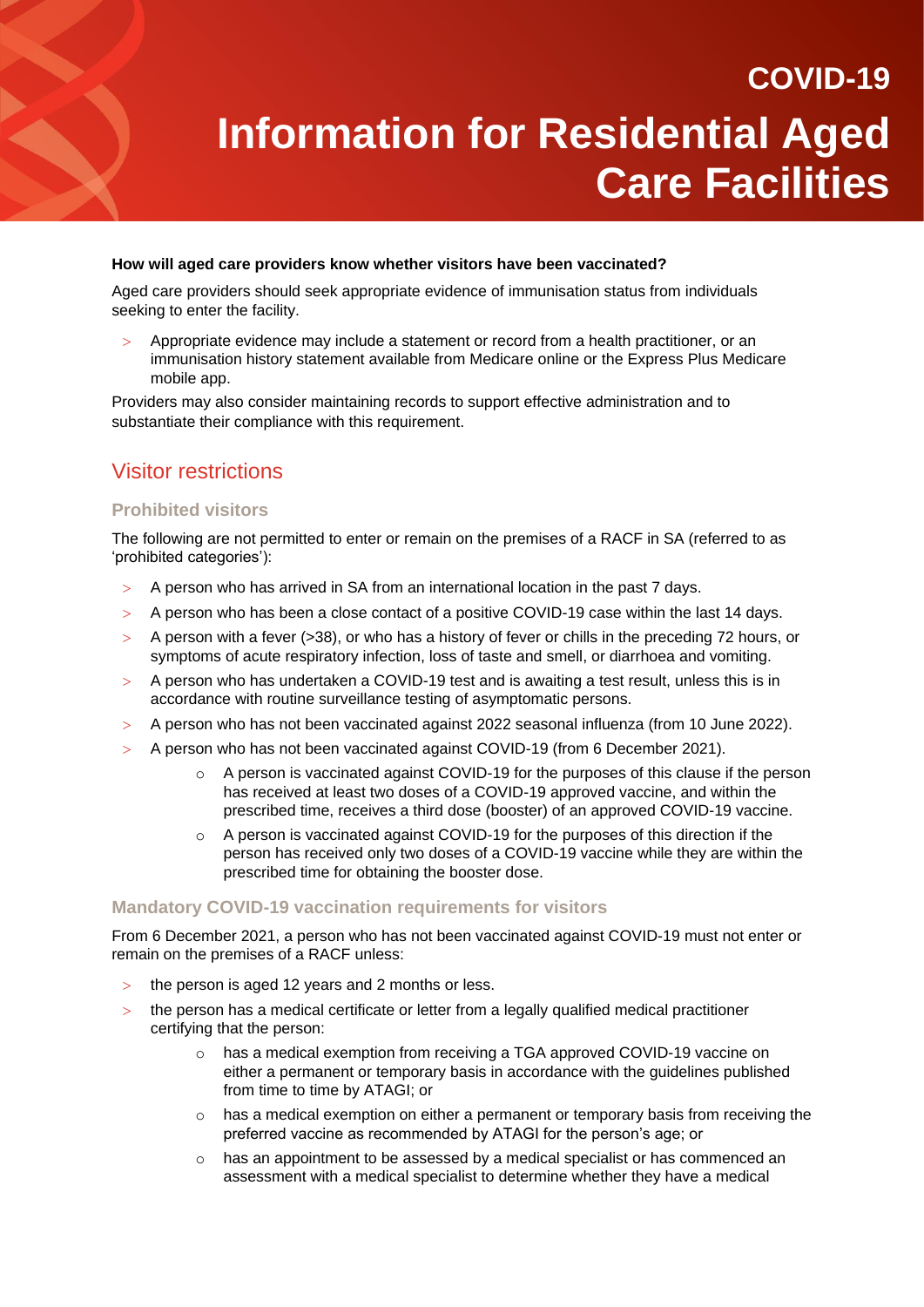exemption from receiving a COVID-19 vaccine on either a permanent or temporary basis in accordance with the guidelines published from time to time by ATAGI.

 The certificate or letter must specify the nature of the exemption and the basis on which it applies, and must be **accompanied by a letter of endorsement from the Chief Public Health Officer or her delegate**.

#### **Requesting an exemption**

- 1. Anyone seeking a medical exemption must obtain a medical certificate from a legally qualified medical practitioner that clearly outlines the reason for the exemption, in line with the ATAGI guideline: [www.health.gov.au/resources/publications/atagi-expanded-guidance-on-temporary](http://www.health.gov.au/resources/publications/atagi-expanded-guidance-on-temporary-medical-exemptions-for-covid-19-vaccines)[medical-exemptions-for-covid-19-vaccines](http://www.health.gov.au/resources/publications/atagi-expanded-guidance-on-temporary-medical-exemptions-for-covid-19-vaccines)
- 2. The medical practitioner must complete the [SA Health Chief Public Health Officer Immunisation](https://www.covid-19.sa.gov.au/__data/assets/pdf_file/0004/482143/21022.29-COVID-immunisation-exemption-application-form-V2.pdf)  [Exemption Application Form.](https://www.covid-19.sa.gov.au/__data/assets/pdf_file/0004/482143/21022.29-COVID-immunisation-exemption-application-form-V2.pdf)
- 3. The completed form and medical certificate must be submitted to the Chief Public Health Officer (CHPO) for endorsement: [Health.NJNPExemptions@sa.gov.au.](mailto:Health.NJNPExemptions@sa.gov.au)
- 4. The medical exemption is not valid until it has been endorsed by the CPHO or her delegate. If approved, the CPHO will provide a signed exemption letter that can be provided to the RACF.

#### **Permitted visitors**

Providing they do not fall into any of the prohibited categories (see above), the following people are permitted:

- Employees, contractors, students and volunteers of the RACF.
- People providing care and support to a resident, including family members and friends coming for a social visit. This also includes children.
- > Prospective residents (and their support people).
- People providing goods or services that are necessary for the effective operation of the RACF, or other professional services (e.g. hairdressers and advocates) at the facility.
- People providing health, medical or pharmaceutical services to a resident.
- > People providing end of life support to a resident.
- > Legal practitioners who are providing legal advice or services.
- Emergency management or law enforcement personnel, such as police, ambulance and fire services. In the event of an emergency, emergency service personnel may enter the facility regardless of any of the criteria listed in clause 5 of the Direction.
- Officials undertaking regulatory functions, such as the officers from the Aged Care Quality and Safety Commission undertaking inspections.
- People participating in a group activity led or supervised by an employee, contractor, student or volunteer of the facility.

#### **Visits by family and friends**

- RACF where **less than 70% residents** are vaccinated against COVID-19 (at least one dose):
	- Visits for the purpose of providing care and support to a resident (including social visits by family and friends) are limited to a maximum of **two visitors per day**. This may be two visits of one person each time, or one visit or two people together.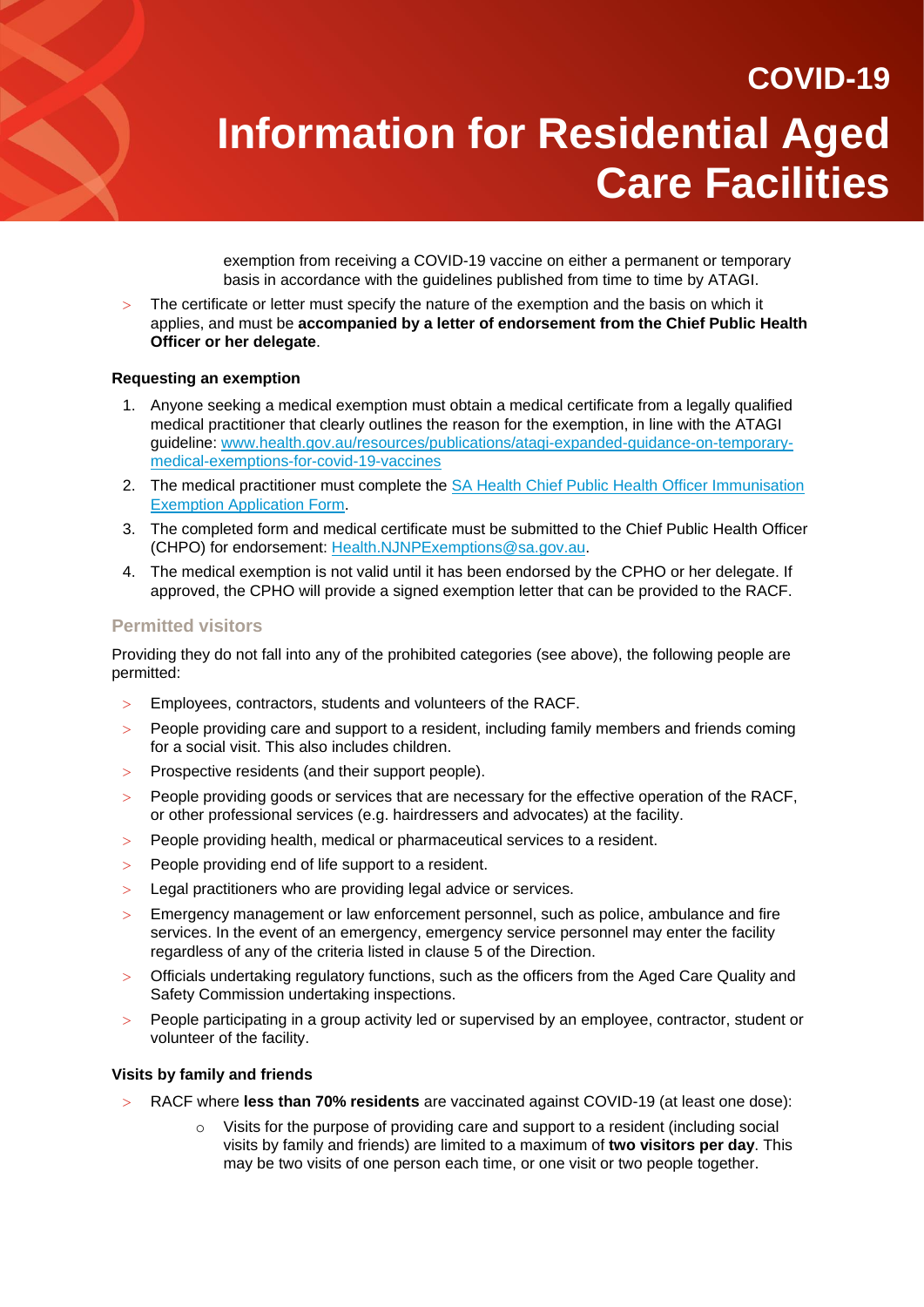- RACF where **70% or more of residents** are vaccinated against COVID-19 (at least one dose):
	- $\circ$  There are no limitations on the number of family or friends who are permitted to visit a RACF for the purpose of providing care and support to a resident.

Processes should be put in place to ensure that residents are able to receive visitors safely:

- All visitors (other than a resident or a child under 12 years) must wear a mask (covering mouth and nose) at all times when in the physical presence of other persons. The requirement for a mask does not apply:
	- o when the person is eating or drinking;
	- $\circ$  the wearing of a mask will hinder the provision of the relevant care and/or impact resident safety or wellbeing;
	- $\circ$  by a person who has a relevant medical condition, including problems with their breathing, a serious condition of the face, a disability or a mental health condition; or
	- o in circumstances where the ability to see the mouth is essential for communication, such as to enable communication by or with any person who is deaf or hard of hearing.
- All visitors should be screened upon entry to the RACF to ensure they do not fall within any of the prohibited categories listed above.
- All visitors must check-in using [COVID SAfe Check-In](https://www.covid-19.sa.gov.au/restrictions-and-responsibilities/covid-safe-check-in) (QR code) upon entry to capture their relevant contact details. If they are not able to use the COVID Safe Check-In, they must sign in using a paper record.
- Visitors should adhere to physical distancing of 1.5m wherever possible, particularly in communal areas with other residents, staff and visitors.

#### **Compassionate visits**

Aged care providers are asked to take particular care to balance the need to protect residents, staff and others from the risk of transmission of COVID-19, while supporting the rights and wellbeing of residents and their families.

- Compassionate visits should be given to people in palliative care and those nearing end of life. Under the Direction, 'end of life' is defined as a person for whom death is imminent (likely within 2 weeks). Visits for the purpose of providing end of life support to a resident are permitted and numbers of visitors are not restricted in these circumstances.
- Visitors identified as entering SA from an international location to provide end of life support to a resident are permitted to visit a RACF within 7 days of entering SA, provided they:
	- Have received written confirmation of a negative COVID-19 test
	- o Wear appropriate PPE at all times while on the premises of the RACF
- Visitors who are providing end of life support to a resident are permitted to visit if they have not yet received their COVID-19 or flu vaccination, however, they must take all reasonable steps to get vaccinated as soon as practicable after their initial visit.

#### **Visitors during COVID-19 outbreaks**

Wherever possible, processes should be put in place to ensure that residents are able to receive essential visitors safely during an outbreak.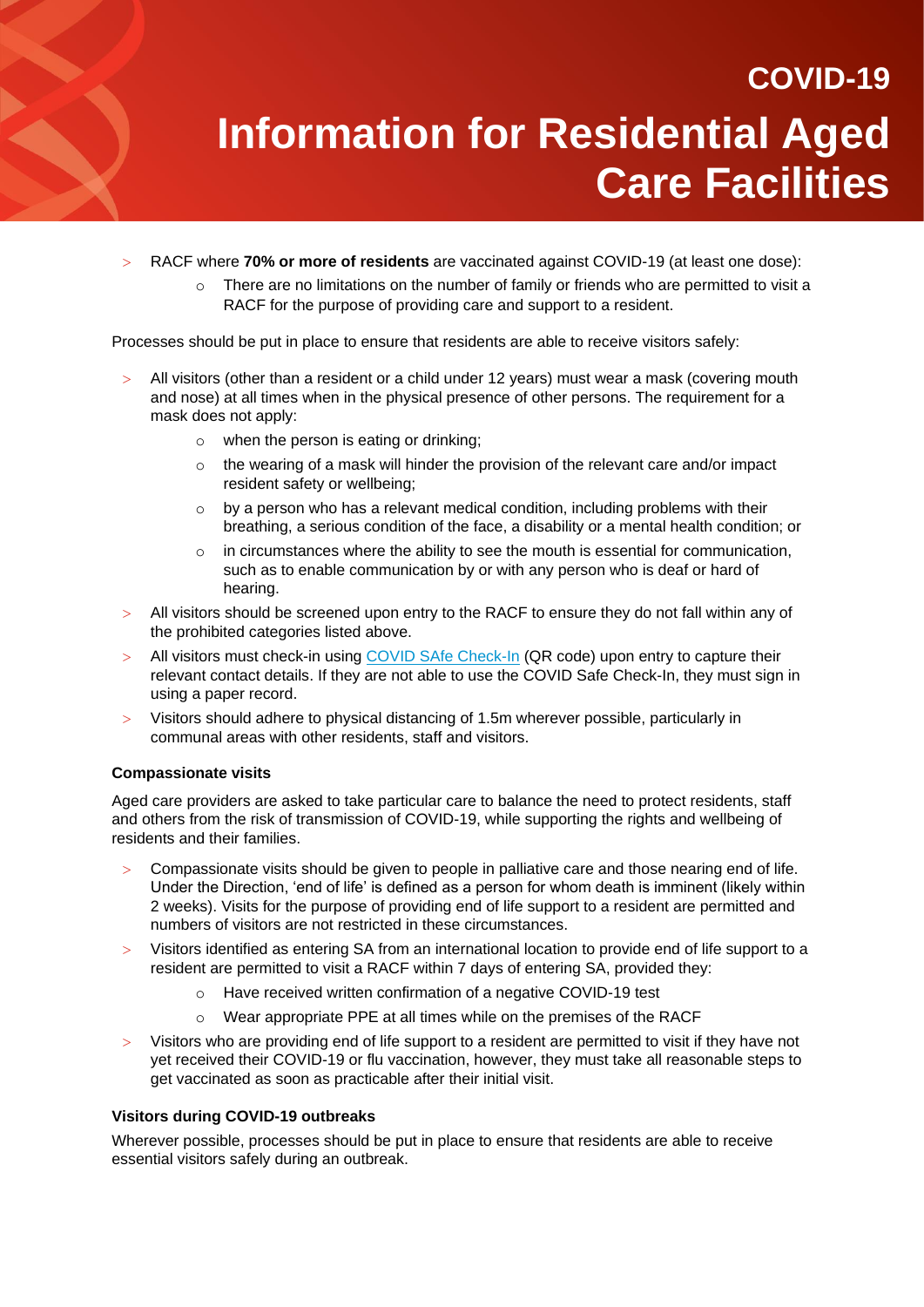For further information, refer to the [Industry Code for Visiting Residential Aged Care Homes during](https://www.cota.org.au/policy/aged-care-reform/agedcarevisitors/)  [COVID-19](https://www.cota.org.au/policy/aged-care-reform/agedcarevisitors/) and the [Interim Guidance for the management of COVID-19 Outbreak in Residential Aged](https://www.sahealth.sa.gov.au/wps/wcm/connect/eb833a9a-8fff-4ce2-a480-03ffb3425715/20220120+Residential+Aged+Care+Facilities+Plan+January+22.pdf?MOD=AJPERES&CACHEID=ROOTWORKSPACE-eb833a9a-8fff-4ce2-a480-03ffb3425715-nVS6UTm)  [Care Facilities.](https://www.sahealth.sa.gov.au/wps/wcm/connect/eb833a9a-8fff-4ce2-a480-03ffb3425715/20220120+Residential+Aged+Care+Facilities+Plan+January+22.pdf?MOD=AJPERES&CACHEID=ROOTWORKSPACE-eb833a9a-8fff-4ce2-a480-03ffb3425715-nVS6UTm)

### **Residents**

#### **COVID-19 vaccination for residents**

The Australia Government Department of Health [Commonwealth New Resident Entrance Protocol](https://www.health.gov.au/sites/default/files/documents/2021/07/covid-19-vaccination-new-resident-entrance-protocol-flow-chart-covid-19-vaccination-new-resident-entrance-protocol-flowchart.pdf) flow chart outlines the process for RACF to check whether new residents have been vaccinated for COVID-19.

COVID-19 vaccination for RACF residents is strongly encouraged but not mandatory. The Commonwealth Department of Health have undertaken in-reach vaccination clinics for residents of RACF nationally.

Residents who wish to be vaccinated and have missed the in-reach clinic, should be supported by the RACF to access a COVID-19 vaccine. This could include arranging a GP to administer vaccinations onsite or travel to one of the [vaccination sites.](https://www.sahealth.sa.gov.au/wps/wcm/connect/public+content/sa+health+internet/conditions/infectious+diseases/covid-19/vaccine/getting+vaccinated/vaccination+hubs)

Residents in aged care facilities who received a second dose of a COVID-19 vaccine at least 3 months ago are eligible to receive a booster dose. Eligible residents will be offered a COVID-19 booster dose through Commonwealth in-reach clinics. Residents who are eligible for their booster dose ahead of their facility's booster clinic can request a visiting GP or pharmacist to receive their booster.

For further information about COVID-19 vaccines in RACF, visit the Commonwealth Department of Health [website.](https://www.health.gov.au/initiatives-and-programs/covid-19-vaccines/information-for-aged-care-providers-workers-and-residents-about-covid-19-vaccines)

The operator of a RACF must, as far as is reasonably practicable, maintain a record of residents in the RACF who have received COVID-19 vaccinations. This must be made immediately available for inspection at the request of an authorised officer.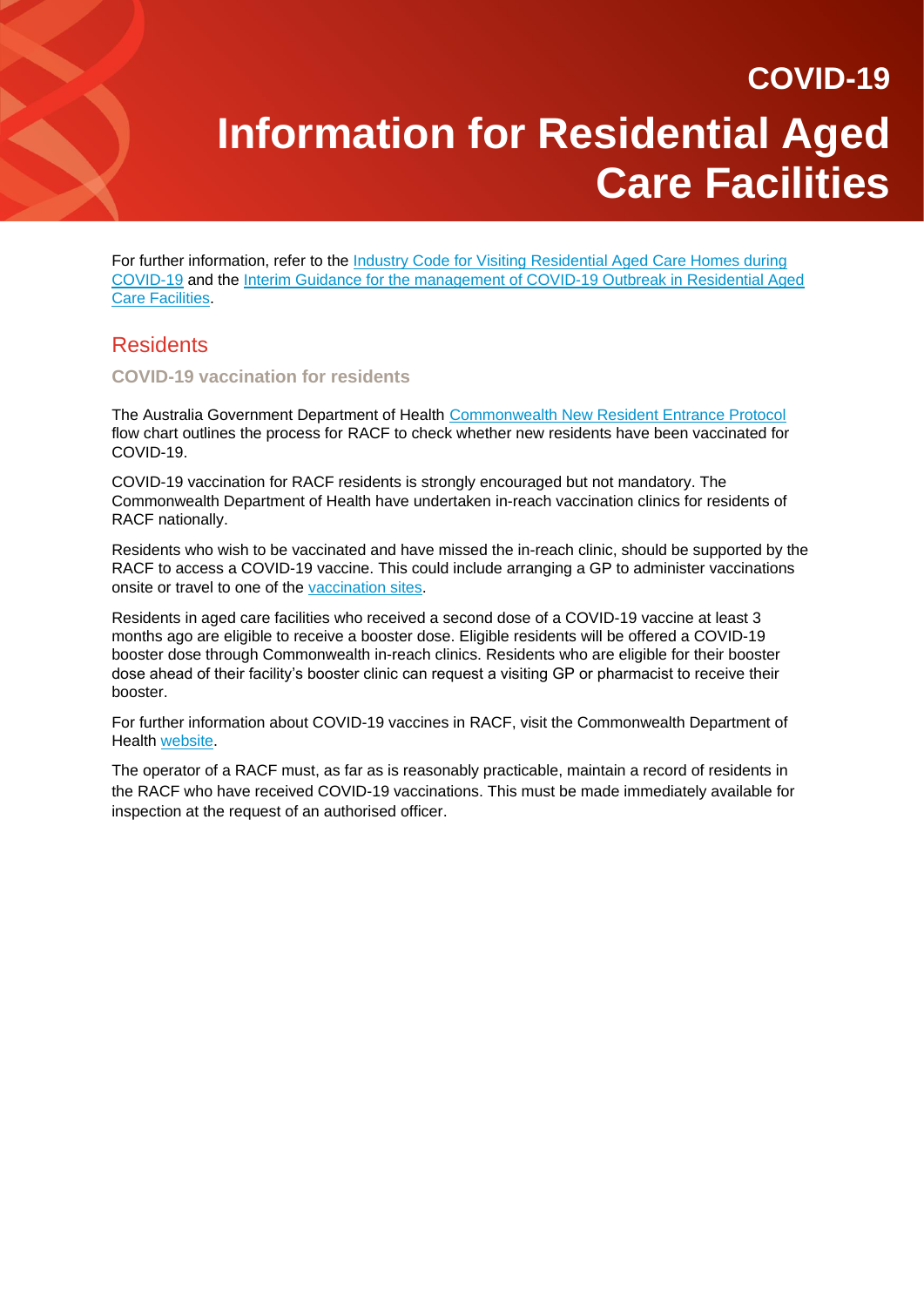### **Can a resident leave the RACF?**

Residents are permitted to leave a RACF and then return, regardless of their reason for leaving.

- Residents returning from hospital, another RACF or the community (home) do not require a routine COVID-19 negative test result.
- All residents re-entering a RACF should undertake [a screening checklist](https://www.sahealth.sa.gov.au/wps/wcm/connect/79807de0-412c-469a-9e3f-d3d182b9ebab/20200521%2B-%2BCOVID-19%2BScreening%2BChecklist%2Bfor%2BResidential%2BAged%2BCare%2BFacili.._%2B%25284%2529.pdf?MOD=AJPERES&amp%3BCACHEID=ROOTWORKSPACE-79807de0-412c-469a-9e3f-d3d182b9ebab-n8WzgTl) for COVID-19 upon their return. If they indicate 'yes' to any identified risk factors, appropriate strategies should be put in place to mitigate any risks to other residents.
- Any resident who has been transferred to an ED from a RACF for assessment of acute respiratory symptoms OR fever where no other cause is found will be tested and cleared of COVID-19 prior to being discharged back to the RACF, if they had not been swabbed in the RACF prior to presentation.

### **Transfer to hospital**

The majority of residents who are diagnosed with COVID-19 should be able to be cared for in their home, and this is the preferred option in most situations. However, where clinically indicated or required due to the specific circumstances of the COVID-19 outbreak in the RACF, the resident may be transferred to hospital.

The decision to transfer a COVID-positive resident to hospital will be made in consultation with the resident and their representatives, the RACF provider, CDCB, and the person's GP.

### **Transfer of returning residents to RACF from hospital**

- To support the safe transfer of returning residents to RACF from metropolitan and country hospital Emergency Departments, a Rapid Antigen Test (RAT) should be performed to facilitate discharge, if the following conditions are met:
	- $\circ$  Senior Decision Maker (ED Consultant, or senior registrar after hours) documents that they have clinically screened the patient for COVID-19 and that COVID-19 is not the most likely diagnosis
	- o Clinical impression of a differential diagnosis as or more likely than COVID-19 documented
	- o Clinically well enough for discharge.
- $>$  If the above criteria are not met, the resident will need to await the result of a standard PCR prior to discharge.
- $>$  If the RAT is positive, then the ED will undertake a rapid viral PCR. If the rapid viral PCR test result is positive, the ED will proceed as per defined pathways for management of COVID-19 positive patients. If the rapid viral PCR test result is negative, then the resident will be discharged to RACF.
- Clinical screening by a senior emergency department medical practitioner combined with a negative RAT will place the patient into a low risk category for COVID-19.
- If above criteria is met and RAT is negative, then the resident will be transferred back to their RACF whilst formal PCR result is pending, with infection control practices such as PPE in place.
- $>$  As per established procedures, asymptomatic residents should be accepted back into the RACF without requiring a negative PCR test. However, RAT can be used if further risk categorisation is required as for symptomatic RACF patients.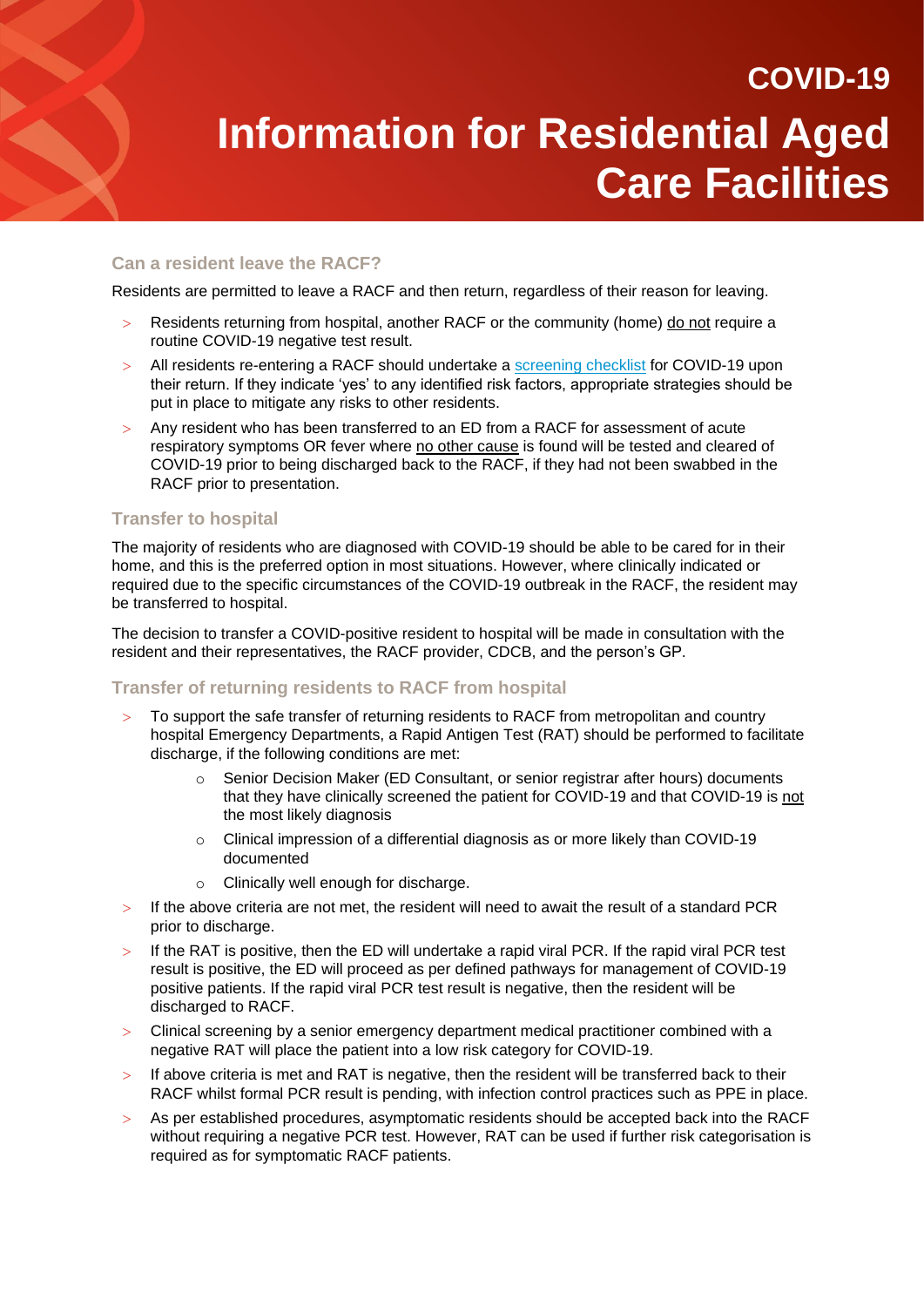### **Can a RACF still accept new residents?**

Yes, RACF can still admit new residents. New residents entering a RACF either from hospital, another RACF or the community (home) are not required to undertake a routine COVID-19 test prior to being admitted. Whilst COVID-19 vaccination is strongly encouraged, it is not a mandatory requirement for new residents.

In the case of an outbreak in a RACF, depending on the extent of the outbreak, new admissions may need to be restricted (to either a particular floor/wing or, if necessary, the full facility) while the outbreak situation is being managed. Where new admissions can be facilitated, the resident and their family must be informed of the outbreak.

Residents who are in hospital for any reason may be readmitted to the RACF during an outbreak. This should be considered on a case-by-case basis, considering both the person's clinical condition and the circumstances within the RACF.

Refer to the [Commonwealth New Resident Entrance Protocol](https://www.health.gov.au/sites/default/files/documents/2021/07/covid-19-vaccination-new-resident-entrance-protocol-flow-chart-covid-19-vaccination-new-resident-entrance-protocol-flowchart.pdf) COVID-19 vaccine program for aged care.

All residents entering a RACF should undertake a [screening checklist](https://www.sahealth.sa.gov.au/wps/wcm/connect/79807de0-412c-469a-9e3f-d3d182b9ebab/20200521%2B-%2BCOVID-19%2BScreening%2BChecklist%2Bfor%2BResidential%2BAged%2BCare%2BFacili.._%2B%25284%2529.pdf?MOD=AJPERES&amp%3BCACHEID=ROOTWORKSPACE-79807de0-412c-469a-9e3f-d3d182b9ebab-n8WzgTl) for COVID-19 upon admission. If they indicate 'yes' to any identified risk factors, appropriate strategies should be put in place to mitigate any risks to other residents.

#### **What steps need to be taken if a resident is awaiting COVID-19 test results?**

A resident who has undertaken a COVID-19 test is required to remain isolated in accordance with the directions of an authorised officer, until the result of the test is known.

A person providing care to a resident who is awaiting a COVID-19 test result is required to wear appropriate PPE, in accordance with the Australian Guidelines, when providing care to that resident until the result of the test is known.

### Declared outbreaks in RACF: Self-quarantine period

A COVID-19 outbreak is declared in a RACF when:

- Two or more residents of a RACF have been diagnosed with COVID-19 via rapid antigen test (RAT) or PCR test within 5 days and has been onsite at the RACF at any time during their infectious period: or
- Five or more staff, visitors and/or residents of the RACF diagnosed with COVID-19 through RAT or PCR test within past 7 days who worked/visited during their infections period.

The infectious period is generally considered to commence 48 hours prior to symptom onset or test date if asymptomatic, and to last for 7 days.

In the event of a COVID-19 outbreak, a prescribed authorised officer may declare a prescribed selfquarantine period in relation to the RACF, ending at the time declared by the prescribed authorised officer.